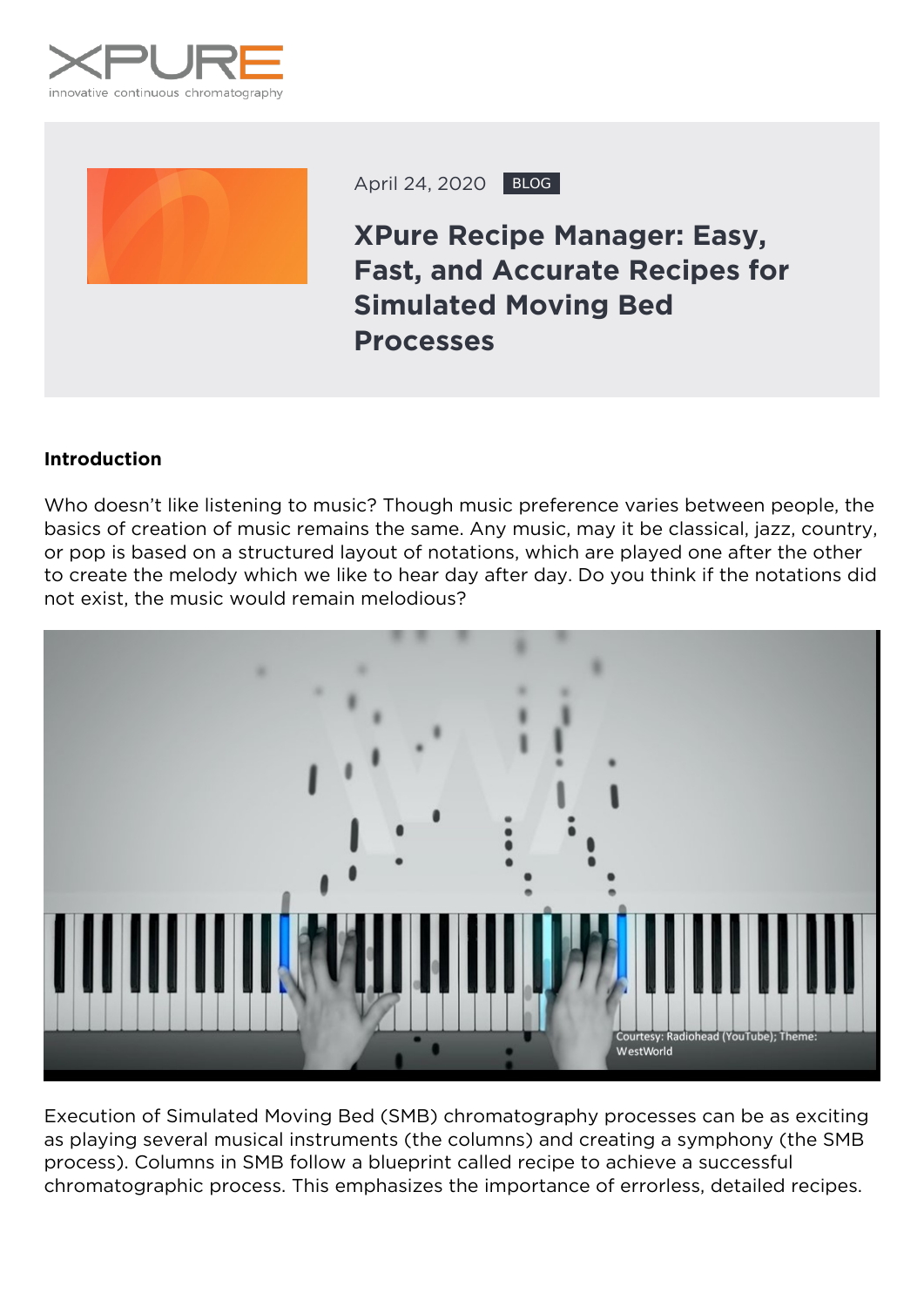The concept of SMB has existed in both the academic and industrial fields for over half a century. Yet, applications have been scarce due to limited knowledge and setups for its implementation. XPure provides a [seamless and easy-to-use platform](https://xpure-systems.com/learn-how-smb-reduces-downstream-processing-costs/) to implement customized SMB processes with its easy to use tools. Barriers in designing the SMB processes are efficiently removed by the XPure Design tool which allows users step-bystep creation of SMB designs based on fundamentals of mass transfer and kinetic equilibrium. This serves for identifying the components or instruments which form the orchestra. To make these instruments work cohesively, either in parallel or in series along the time to create a musical masterpiece, musical notes or punch cards are to be laid. XPure Recipe Manager enables the user to create recipes which form the framework for the execution of the SMB process. The XPure Design Tool details are given in another blog, and this blog is focussed on XPure Recipe Manager.

### **Basics of Recipe Management**

Before going into recipe management of SMB, it is important to understand the operational principles of the technology (Georges Guichon, 1994). For simplicity, let's consider that in a typical **SMB Process**, several columns switch through different positions executing different functions one after another to maintain the continuity of the process. Each position is given a switch time and process conditions. The conditions define the function and the switch time ensures that the column leaves one position and enters the next position. This can be related to a music piece where violins play the same music piece for the same time after the flutes have finished it or they even play it together if the symphony demands it.

Though the process is well designed and well laid in the minds of the user, capturing and processing all these settings in detail is a cumbersome task. On top of this, the complexity increases directly with the number of columns and that is why a platform which can ensure considering all the minute details through a strategic approach is required. The XPure Recipe Manager provides a two stage approach to solve this issue for both Packed Bed Adsorption (XPure S for PBA) as well as Expanded Bed Adsorption ([XPure SMB-EMB](https://onlinelibrary.wiley.com/doi/full/10.1002/ceat.201800293?af=R) ). (Pathapati T, 2018). The stages are Recipe Interface and Excel Recipe Manager.

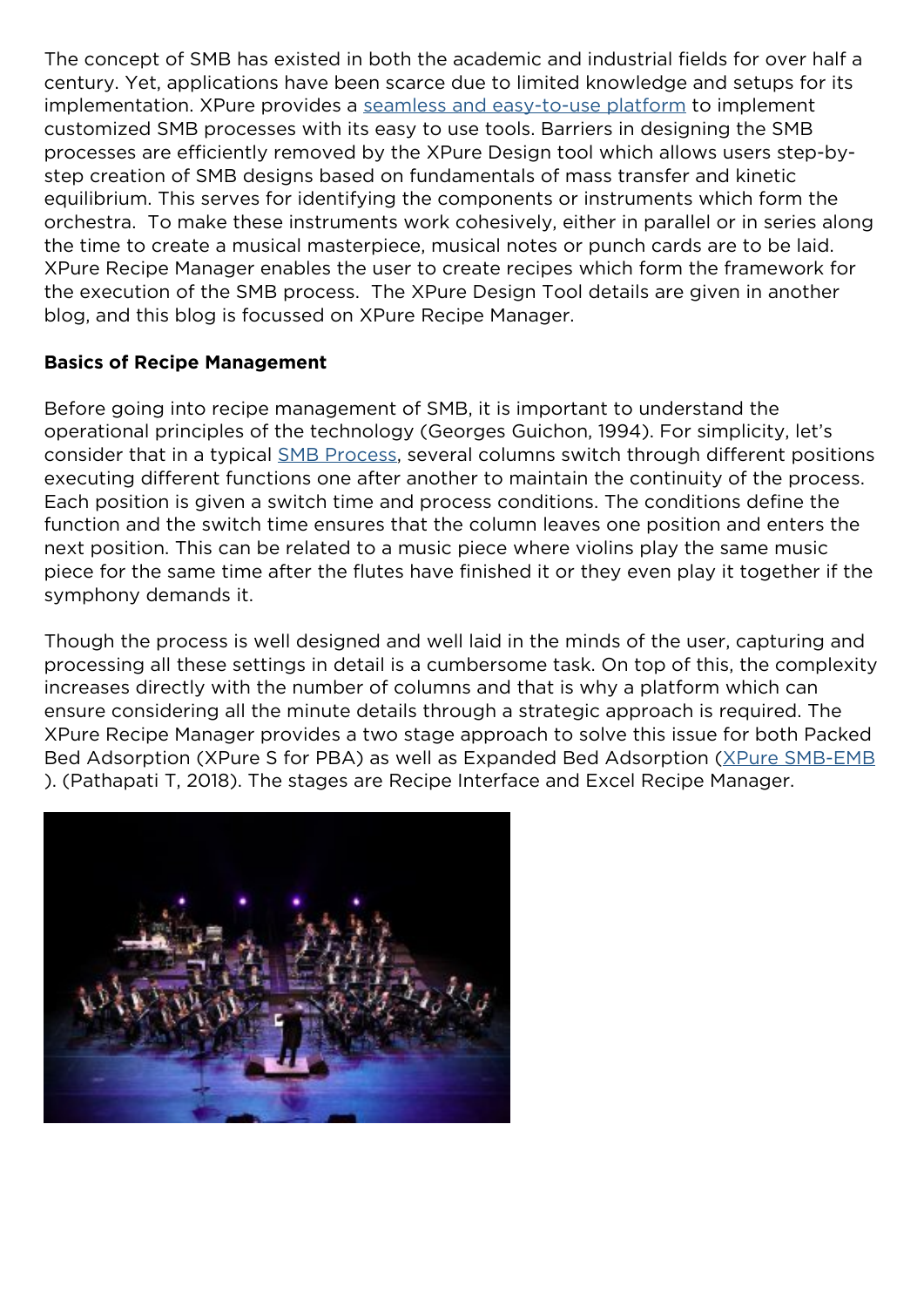

*Figure 1: Analogy between Symphony orchestra and SMB systems. The XPure automation software on the computer executing the recipe built in the XPure Recipe Manager plays the orchestra maestro's role. a) Orchestra setup playing on musical notes b) XPure SMB system.*

### **Features of XPure Recipe Manager**

Initially, the Recipe Interface allows the user to define operational zones, which can be common steps in chromatography, such as; equilibration, adsorption, washing, elution, and regeneration. Furthermore, it allows implementation of a position-based methodology to define the sequence of operations through which the columns pass. The first step of the interface lets user to input the project-specific and system-specific details as obtained from the design tool or lab experiments (screen 1 and screen 2 from Figure 2). In the second step each zone can be further divided by the user into number of positions (screen 3 from figure 2). For each position, data such as column number, column name, flowrates, pump configuration, switch times, sampling, and sensor-based switching conditions, can be filled or selected in the interface.

Additional advantage of XPure recipe manager is to gain control on a niche technology of [Expanded Bed Adsorption \(EBA\) SMB](https://xpure-systems.com/development-strategy-for-eba-smb-processes/). Using features of % active level bed control and expansion factor, it is possible to layout a recipe for a better control of EBA.

Once all steps of in the Recipe Interface are completed, the process data from interface is transferred to Excel Recipe Manager for further processing and validation. Both Recipe interface and Excel Recipe Manager are implemented in excel making them very easy to access, use, and edit when required. The following checks are and options are available in the Excel Recipe Manager:

- Redundancy check: The process settings are searched for errors throughout the sheet. Duplicates, errors, and important fields are highlighted to capture the user's attention and decrease the number of errors in the final recipe.
- Time simulation: Simulation is carried out to check how columns travel through different positions throughout the recipe. It provides a visual aid for the user to foresee that the execution is without errors.
- Sampling: Users can create a sampling matrix and define the number of samples to be taken based on time or sensor data.